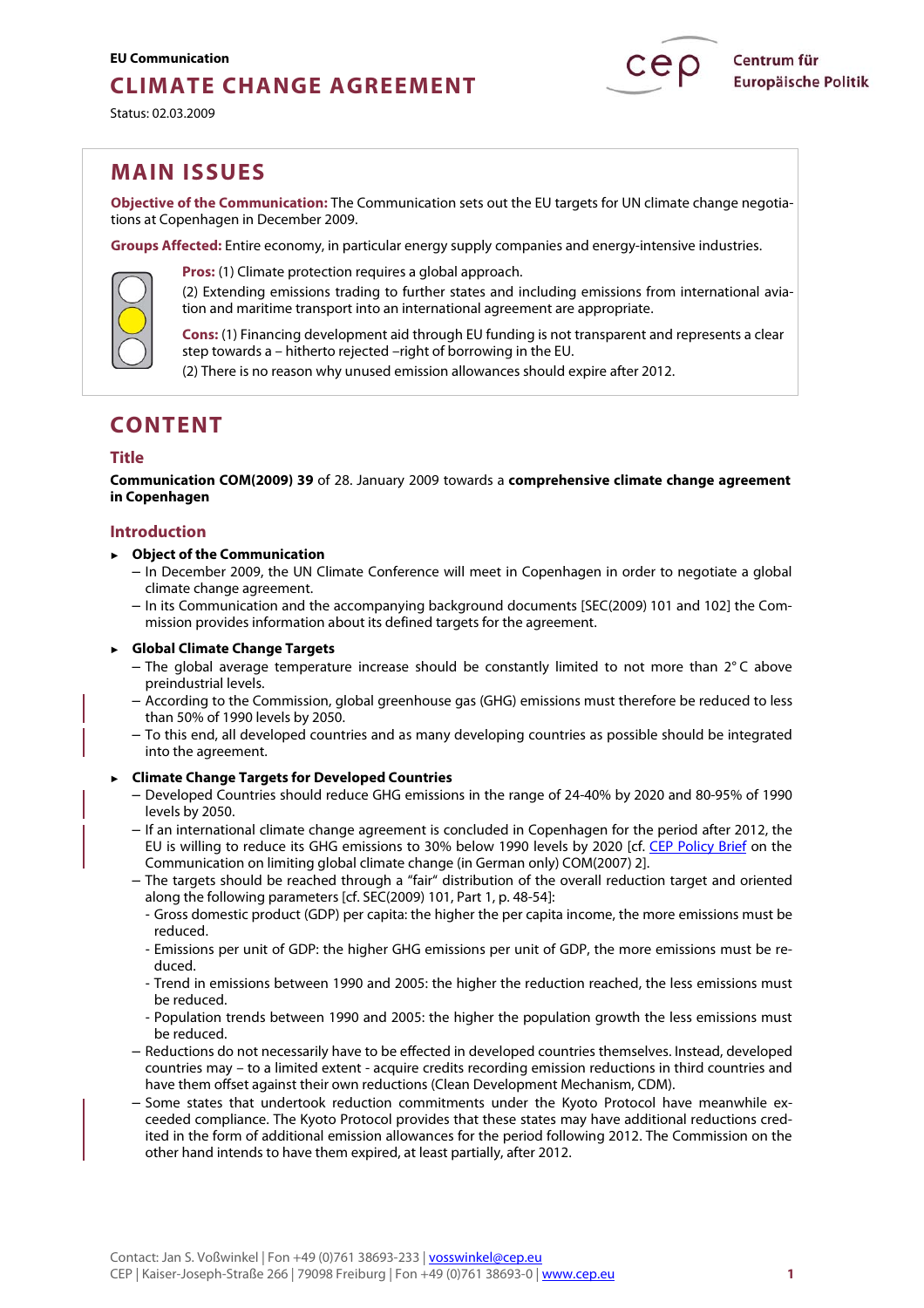

# ► **Climate Change Targets for Developing Countries**

- Developing countries should reduce their increase in emissions by 15-30%.
- Developing countries should in particular:
	- fully cease tropical deforestation by 2030 at the latest
	- and accomplish reductions in "key sectors", especially in the energy and transport sector, in energyintensive industries and in agriculture and forestry.

### ► **Priority of Emissions Trading**

- Existing emissions trading schemes should be pooled to form one global market for the trading of emission allowances.
- The Commission intends to promote the creation of an OECD-wide market for emission allowances by 2015, which then might be extended to developing countries by 2020.

### ► **Inclusion of International Aviation and Maritime Transport**

- Aviation and maritime transport have so far been left out of international climate change agreements, despite their representing a rapidly growing source of emissions.
- Emissions from international aviation and maritime transport should be reduced to below 2005 levels by 2020, and below 1990 levels by 2050.
- To this end, the international civil aviation organisation (ICAO) and the international maritime organisation (IMO) should develop global measures by 2010. Emissions trading might be an integral part of such measures.
- If ICAO and IMO fail to find a solution, emissions from aviation and maritime transport will be included in the emission caps to be agreed upon in Copenhagen and be shared on a pro-rata basis by the starting and target states of transport.

#### ► **Special Issue: Fluorinated Gases**

- Since hydrochlorofluorocarbons (HCFC) deplete the ozone layer, they have been prohibited. However, they are often replaced by hydrofluorocarbons (HCF), many of which are aggressive greenhouse gases.
- The Copenhagen agreement should prescribe that either only HCFs with low greenhouse effects are permitted or even just HCF-free alternatives.

### ► **Funding Needs in Developing Countries**

# – **Financing Climate Change Measures in Developing Countries**

- The Commission assumes that by 2020 net global incremental investments to the amount of € 175 billion will be necessary in order to reduce emissions of greenhouse gases.
- More than half of this amount will have to be invested in developing countries and the forestry sector.
- According to the Commission, at least one third of these investments in developing countries can be financed via CDM, i.e. developed countries acquire climate change credits.

#### – **Financing Adaptation Measures in Developing Countries**

- Adaptation costs to climate change in developing countries will range from € 23 to 54 billion.
- To this end, developing countries should receive yearly financial support stepping up from € 5 billion in 2013 to € 10 billion in 2020 [cf. SEC(2009) 101, Part 2, p. 122].
- Besides, the aftermath of natural disasters resulting from climate change should be mitigated through a multilateral insurance pool to be newly established.

#### ► **Financial Contributions from Developed Countries to Developing Countries**

- Developing countries need additional financial support from developed countries in order to finance emission reductions and adaptation to climate change.
- As regards the scale of financial contributions to be provided by developed countries, the Commission discusses two models. Both models are based on a global emission cap.
	- Model 1: The annual financial contribution is determined by way of a formula which is based on the total amount of emissions allowed in such state and its ability to pay (e.g. per capita income). If a state fails to comply with its funding commitment in due time, a corresponding amount of emission allowances might be withheld.
	- Model 2: Each developed country finances its contribution from auction proceeds of a certain percentage of its emission allowances. Such percentage of emission allowances to be auctioned for this purpose could increase progressively in line with the per capita income.
- For the transition period between 2010 and 2014, "priority" climate and adaptation actions in an annual volume of € 1 billion should be accomplished in developing countries. They should be financed through "EU bonds" with a term of twenty years (Global Climate Financing Mechanism).
	- Member States should voluntarily promise to carry interest and amortisation.
	- The Commission deems it desirable that all EU Member States participate each according to their respective CO<sub>2</sub> emissions and per-capita income.
	- The bonds should be managed either by a newly established EU authority, the European Investment Bank or the Commission.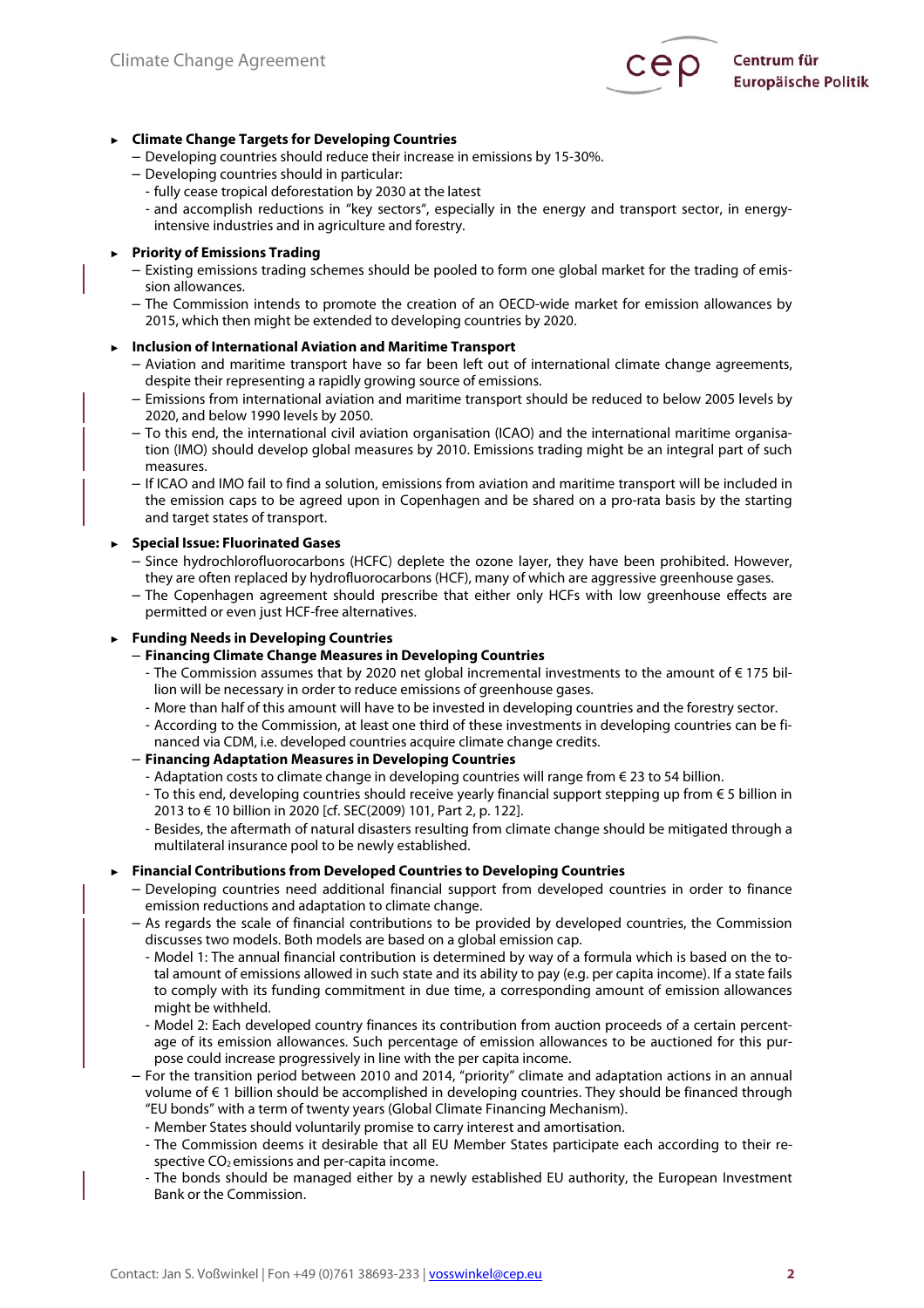

# **Changes Compared to the Status Quo**

- ► To date, not all states which emit significant amounts of greenhouse gases participate in emission reduction. According to the Commission, the emission reduction commitments should apply to all developed country and "all OECD member countries and all current EU Member States, EU candidate countries and potential candidates".
- The European Council has consented in principle to a unilateral emission reduction commitment of 20% by 2020. This voluntary commitment was also approved by the European Parliament [cf. [CEP-Monitor](http://www.cep.eu/fileadmin/user_upload/CEP-Monitor/KOM_2008_016_Handel_mit_Emissionsrechten/Klimapaket_Europaeischer_Rat_12.12.2008_Schlussfolgerungen.pdf) on the EU Climate Package (in German only)]. Under an international climate change framework the EU would be willing to reduce emissions by 30%.
- ► To date, international aviation and maritime transport has not been subject to any international agreements on emissions reduction. As of 2012, however, the EU will include flights starting or landing within the EU in emissions trading. Now these sectors are also to be included in an international agreement.
- To date, financial support to developing countries has not yet been an integral part of any climate change agreement. Now funding aid is to become binding.

# **Statement on Subsidiarity**

The Commission does not address any questions on subsidiarity.

### **Political Context**

In 1997, the EU undertook to reduce greenhouse gas emissions by 8% under the Kyoto Protocol. The Kyoto Protocol will expire in 2012. During the Bali climate change conference in December 2007, EU environment ministers demanded binding emission reductions and a global emission trading system. The follow-up conference in Poznan in December 2008 brought no significant new results.

# **Options for Influencing the Political Process**

Leading Directorate General: DG Environment

Consultation procedure: No consultation procedure provided.

# **ASSESSMENT**

# **Economic Impact Assessment**

#### Ordoliberal Assessment

The target to reduce greenhouse gas emissions by a certain percentage is set politically and thus defies ordoliberal assessment. However, this is not equally true for the proposed measures to pursue such a target.

**The integration of further states under the framework of emission reduction**, which is the aim of the Commission, **is to be welcomed**. Climate change can only be defeated if all states emitting significant amounts of greenhouse gases participate. Otherwise, there is a real danger that the success of participating states in reducing emissions be rendered void by the rest of the world. **The** aimed at **inclusion of the international aviation and maritime transport** into a global agreement **is to be welcomed, too**. However, in a background paper, even the Commission itself assumes that reduction targets for the aviation and maritime sectors are unrealistic by 2020, since the forecast figures for the growth of demand lie beyond the potential efficiency gain in both sectors [cf. SEC(2009) 101, Part 1, p. 43; Part 2, p. 94 ff.]. Therefore, it should be clarified that including these sectors must allow for the option to comply with mitigation commitments through reduction credits in line with the clean development mechanism (CDM) or through emission trading.

The Commission's proposed parameters for identifying quota, with which each developed country is to contribute to emission reduction, are in principle appropriate.

Providing financial support to developing countries is probably an indispensable requirement for the formation of an international climate change agreement. However, scaling such funding according to the individual emission volume of each developed country, as provided in both options suggested by the Commission, would not be appropriate. Though with a global emission cap the emissions scope of developing countries is directly dependent on the emission volumes of the developed country, according to the plans of the Commission, through the disproportionate allocation of emissions to the participating states these emission volumes should already have been drawn upon for reduction; such a double burden would be inappropriate. Therefore, **financial support to developing countries should be calculated according to per-capita income and population**.

**The proposal to finance adaptation to climate change in developing countries through EU bonds is a clear step towards a right of borrowing in the EU**, which hitherto has been dismissed by the Member States. **Besides, such bonds would conceal actual tax burdens** to be borne by EU citizens. Instead, development aid should be provided by the ordinary budgets of participating states. Furthermore, it is not comprehensible why only EU Member States should bear the costs, and not all developed countries.